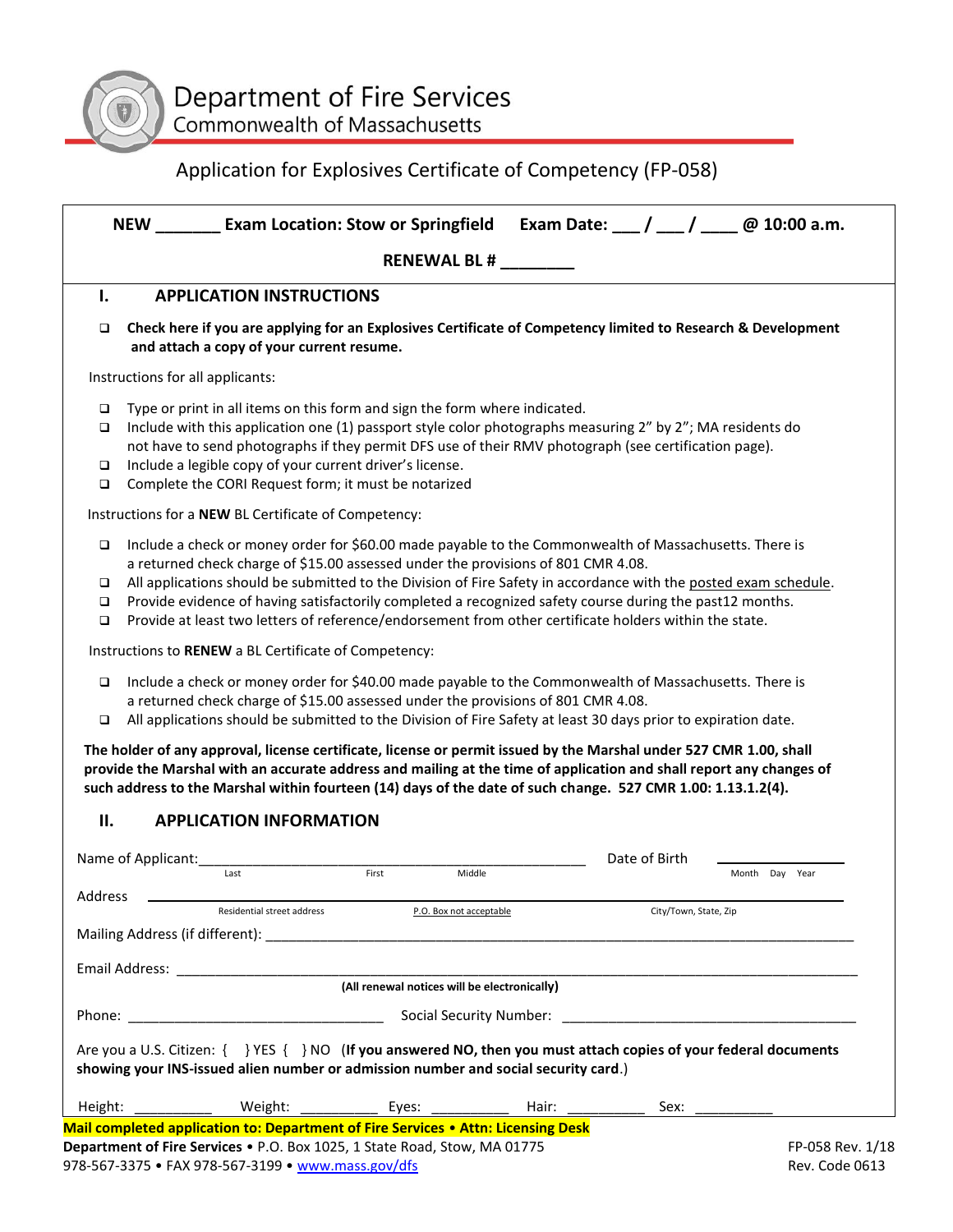### **III. GENERAL INFORMATION**

### *All questions in this section must be answered*

| Are you a fugitive from justice?                                                                                                                                                                                     | $\{ \}$ YES $\{ \}$ NO |  |
|----------------------------------------------------------------------------------------------------------------------------------------------------------------------------------------------------------------------|------------------------|--|
| Are you an unlawful user of, or addicted to, marijuana or any depressant, stimulant, or narcotic<br>drug or any other controlled substance?                                                                          | $\{ \}$ YES $\{ \}$ NO |  |
| Have you ever been convicted in any court of a felony, or any other crime, for which the judge<br>could have imprisoned you for more than one year, even if you received a shorter sentence,<br>including probation? | $\{\}$ YES $\{\}$ NO   |  |
| Are you under indictment in any court for a felony, or any crime, for which the judge could<br>imprison you for more than year?                                                                                      | $\{\}$ YES $\{\}$ NO   |  |
| Have you ever been adjudicated mentally defective (which includes having been adjudicated<br>incompetent to manage your own affairs) or have you ever been admitted to a mental institution? $\{ \}$ YES $\{ \}$ NO  |                        |  |
| Have you ever been discharged from the Armed Forces under dishonorable conditions?                                                                                                                                   | $\{\}$ YES $\{\}$ NO   |  |
| Have you ever renounced your United States citizenship?                                                                                                                                                              | $\{ \}$ YES $\{ \}$ NO |  |
| Have you ever had a license, certificate, permit or right to use explosives suspended or revoked<br>in any state or federal jurisdiction?                                                                            | $\{ \}$ YES $\{ \}$ NO |  |
| Are you currently taking any medication, which may impair your ability to safely conduct a<br>licensed activity?                                                                                                     | $\{\}$ YES $\{\}$ NO   |  |
| Have you ever been involved in any incident(s) resulting from the use of explosives, which resulted<br>in personal injury or property damage in any state?                                                           | $\{\}$ YES $\{\}$ NO   |  |
| Have you ever had a domestic abuse restraining order issued against you?                                                                                                                                             | $\{ \}$ YES $\{ \}$ NO |  |

# *Any question answered "Yes" must be explained on an attached sheet of paper*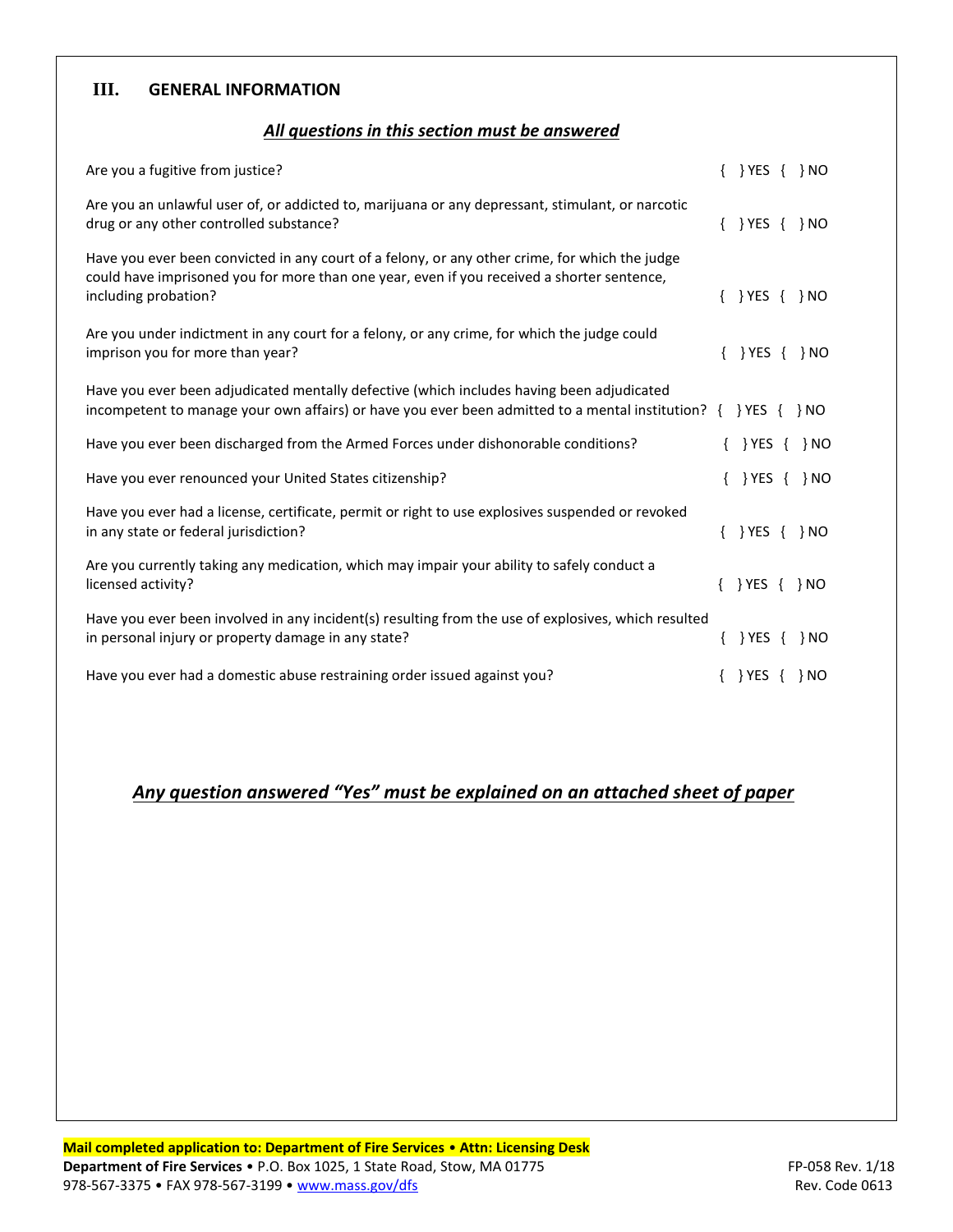#### **IV. APPLICANT CERTIFICATION**

- A. I attest that I have reviewed and am familiar with all Commonwealth of Massachusetts Explosive Laws and Regulations, and all federal laws and regulations relative to the transportation, possession and use of explosive materials, including but not limited to 18 U.S.C. 40, and 27 C.F.R. 555, as amended. I hereby consent to the release of all personal records containing data relative to this application, maintained by any individual or agency. I certify that I am authorized to execute this application.
- B. Pursuant to Massachusetts General Laws, Chapter 62C, Section 49A, I certify under the penalties of perjury that to the best of my knowledge and belief, I have filed all state tax returns and paid all state taxes required under law and otherwise complied with all other provisions of said statute.
- C. I understand that in accordance with Massachusetts General Law Chapter 148 Section 20B, I must immediately surrender this certificate if a domestic abuse restraining order is issued against me.
- D. My signature below authorizes the Department of Fire Services to electronically access my photograph from the Massachusetts Registry of Motor Vehicles database. This option is available to Massachusetts residents only.
- E. **I declare under the penalty of perjury that the statements and information provided herein are true as of the date of this application. I am aware that there are significant penalties for submitting false information, including possible fines, civil penalties and imprisonment**.

Signature: Date: \_\_\_\_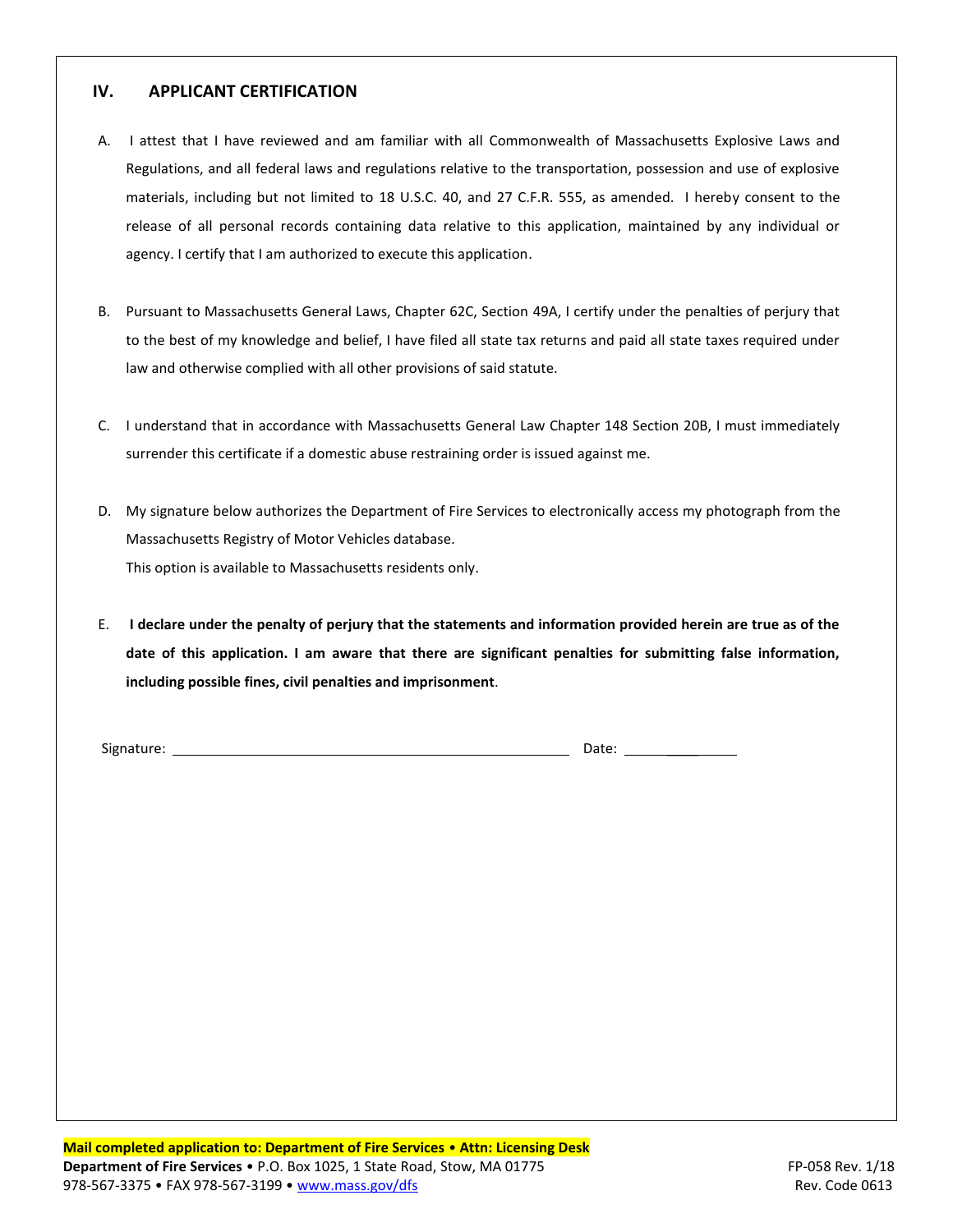#### **V. (1) REFERENCE/ENDORSEMENT FOR NEW APPLICATIONS ONLY**

 I \_\_\_\_\_\_\_\_\_\_\_\_\_\_\_\_\_\_\_\_\_\_\_\_\_\_\_\_\_\_\_\_\_\_\_\_\_\_\_\_\_, hereby attest that I hold a valid Explosives Certificate of Competency in Massachusetts (BL # \_\_\_\_\_\_\_\_). I am legally licensed to conduct blasting in Massachusetts. I have continuously held an Explosives Certificate of Competency for the past five (5) years during which time the applicant named in Section II worked under my direction for a minimum of two (2) years. I endorse the applicant named in Section II as an individual who has demonstrated he/she is competent to conduct and supervise blasting operations in Massachusetts. I have personally observed said applicant perform as an apprentice to a Massachusetts licensed blaster.

**I declare under the penalty of perjury that to the best of my knowledge and belief, the statements made and information given herein are true as of the date of this application. I am aware that there are significant penalties for submitting false information including possible fines, civil penalties and imprisonment.**

Signature: Date: \_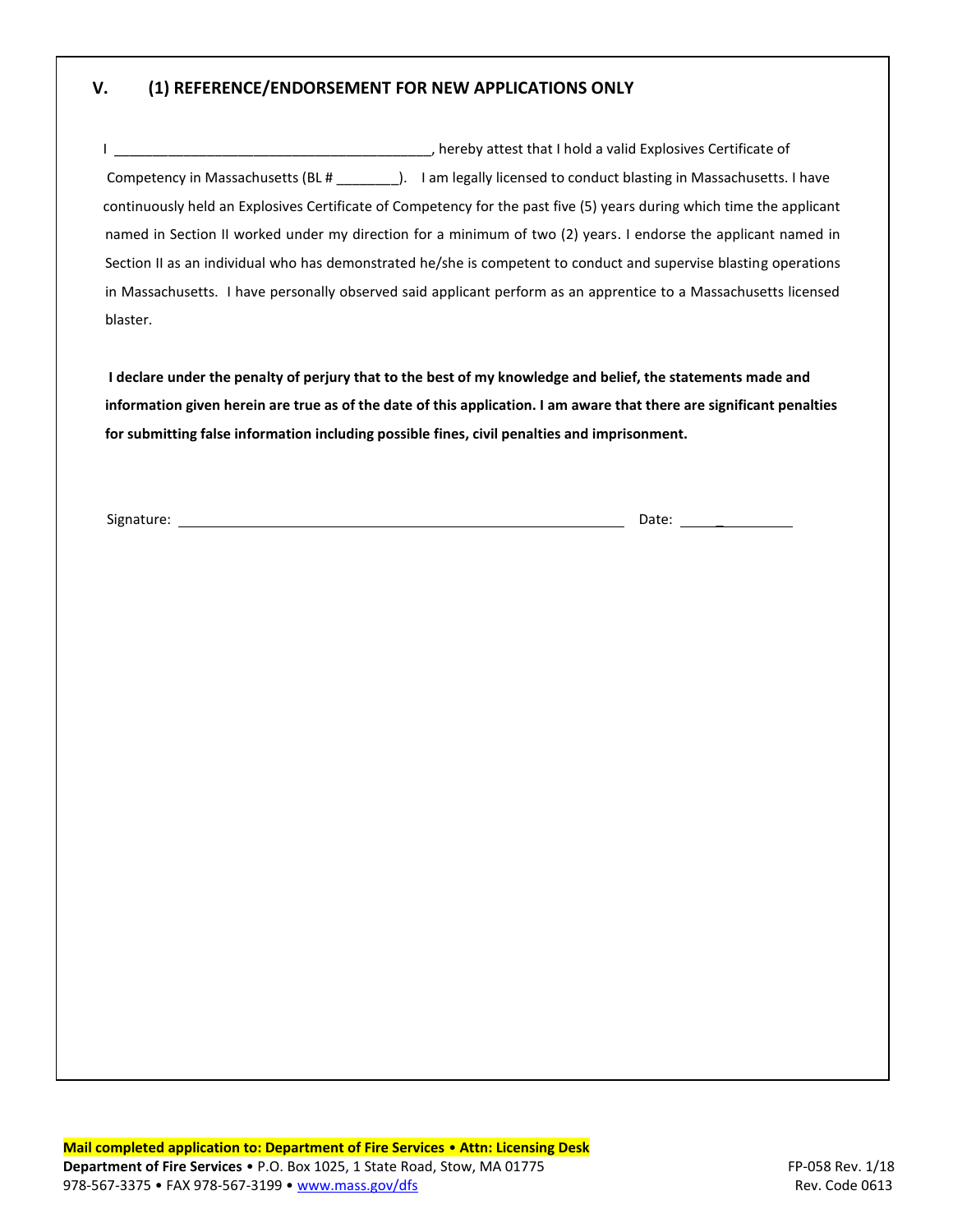#### **VI. (2) REFERENCE/ENDORSEMENT FOR NEW APPLICATIONS ONLY**

|                                   | hereby attest that I hold a valid Explosives Certificate of                                                           |
|-----------------------------------|-----------------------------------------------------------------------------------------------------------------------|
| Competency in Massachusetts (BL # | I am legally licensed to conduct blasting in Massachusetts. I have                                                    |
|                                   | continuously held an Explosives Certificate of Competency for the past five (5) years during which time the applicant |
|                                   | named in Section II worked under my direction for a minimum of two (2) years. I endorse the applicant named in        |
|                                   | Section II as an individual who has demonstrated he/she is competent to conduct and supervise blasting operations     |
|                                   | in Massachusetts. I have personally observed said applicant perform as an apprentice to a Massachusetts licensed      |
| blaster.                          |                                                                                                                       |

**I declare under the penalty of perjury that to the best of my knowledge and belief, the statements made and information given herein are true as of the date of this application. I am aware that there are significant penalties for submitting false information including possible fines, civil penalties and imprisonment.**

Signature: Date: